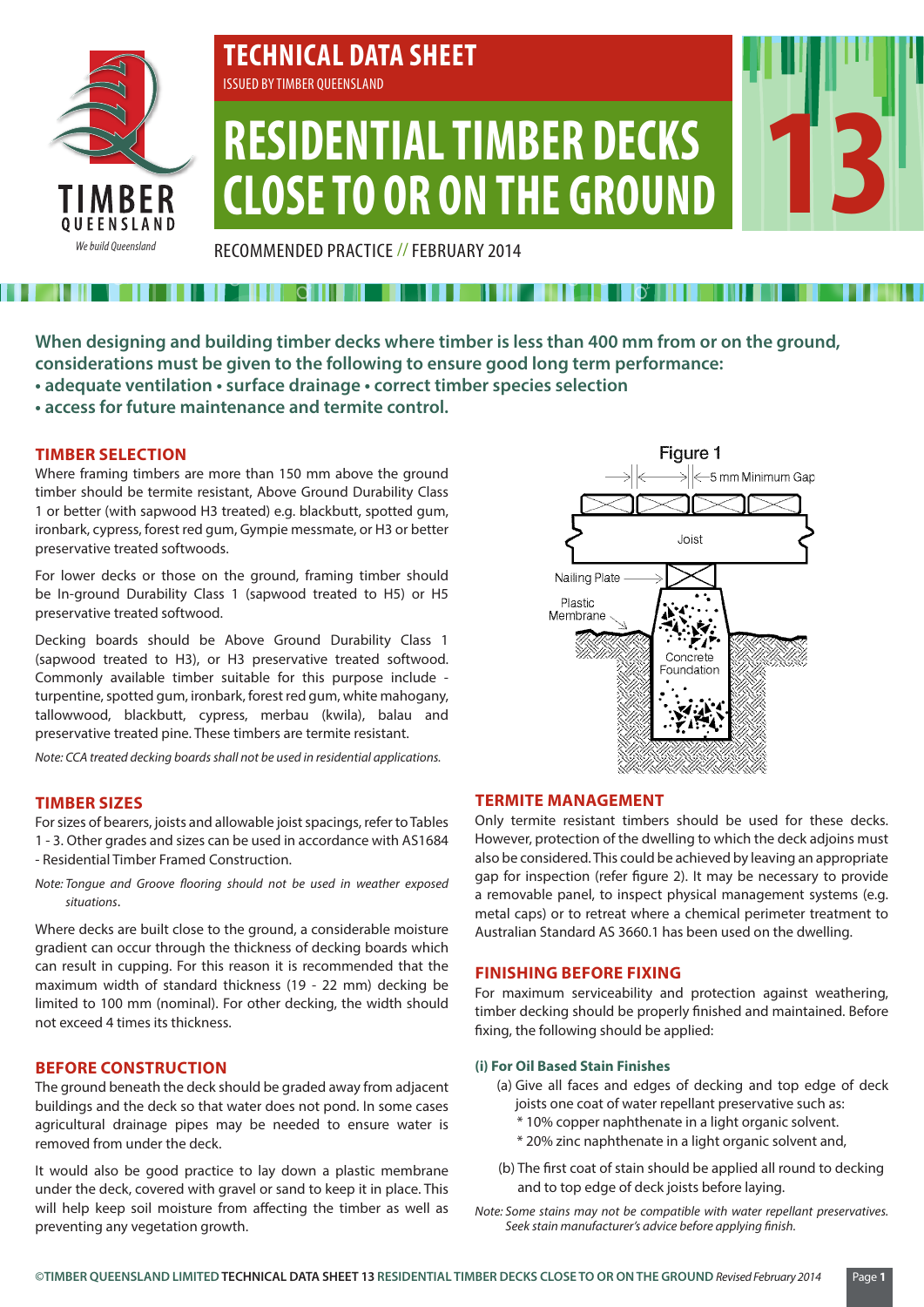#### **(ii) For Acrylic Stains and Paint Finishes**

All faces and edges of decking and top edge of deck joists should be primed with a good quality wood primer, followed by one coat of the selected decking paint (as per the manufacturer's specifications).

*Note: Pale colours are best, dark colours can accelerate degrade and decay.*

#### **(iii) End Sealing**

All cut ends should be sealed with preservative, stain or primer, depending on the final coating, prior to being fixed in position.



## **CONSTRUCTION**

A number of methods are suitable depending on the design. For very low decks, "bearer less construction" could be used. i.e. joists are supported on a nailing plate on concrete beam walls (refer Figure 1). This method is acceptable as long as the concrete does not inhibit drainage. Likewise, timber bearers could be laid directly on a well drained gravel/sand or concrete base as long as they are of minimum in-ground Durability Class 1 or H5 treated softwood, and again do not inhibit the drainage of water. A panelised decking system could be used to allow for easy maintenance and inspection.

Due to the proximity to the ground, ventilation is very important. For this reason, the perimeter of the deck should be kept open.

For decking, a minimum spacing between boards of 5 mm is recommended.

#### **FIXINGS**

All bolts , screws, nails, brackets, framing anchors and other hardware should be **hot dipped galvanised or stainless steel**. Electroplated fasteners are not suitable due to early breakdown of the plating.

For recommended minimum nail size for fixing the decking refer to Table 1. Each board (over 68 mm wide) should be fixed at every joist crossing with two nails. Nails should be located at least 12 mm from board edges. The ends of boards should be predrilled prior to nailing to avoid splitting. Adjacent nails should be driven at slightly opposing angles. When bullet head nails are used with hardwood or cypress decking, they should be driven flush with the surface. Do not punch and fill.

#### *Special Note:*

*Fixings within 1 metre of pool surround should be stainless steel or monel metal.*

#### **FINISHING AFTER INSTALLATION**

Timber serviceability is enhanced by the application of a suitable finish, whether the surface be sawn or dressed. The finish may take the form of a clear external decking finish, a pigmented oil based stain, or a good quality paint system. The use of the finish should be in accordance with the finish manufacturer's recommendations. The retention of the timber's original colour cannot be guaranteed with the use of a clear finish.

#### **MAINTENANCE**

The long term performance of timber decking in weather exposed situations is dependant on regular and effective maintenance. The frequency of maintenance will depend on the type of finish and the degree of exposure to the weather.

Before recoating, the decking should be thoroughly cleaned and the gaps between boards, particularly over joists, cleared of debris. Recoating should be carried out in accordance with the finish manufacturer's specifications.

The over-watering of pot plants standing on timber decks should be avoided. It is recommended that pots be placed in drip trays standing on small cleats. Where possible decks should be broom/ blower cleaned rather than cleaned by hosing.

## **TABLE 1 - DECKING**

| <b>Species</b>              | Min.<br><b>Grade</b>           | <b>Thickness</b><br>(mm) | <b>Max. Joist</b><br><b>Spacing</b><br>(mm) | <b>Nailing</b><br><b>Requirements</b><br>(see Note #) |  |
|-----------------------------|--------------------------------|--------------------------|---------------------------------------------|-------------------------------------------------------|--|
| Hardwood                    | Standard<br>Grade<br>(AS 2796) | 19                       | 500                                         | 50 x 2.8 Galv<br><b>Bullet Head</b>                   |  |
|                             |                                | 25                       | 650                                         | 65 x 2.8 Galv<br><b>Bullet Head</b>                   |  |
|                             | F <sub>17</sub><br>(AS 2082)   | 32                       | 800                                         | 65 x 2.8 Galv<br><b>Bullet Head</b>                   |  |
| Cypress*                    | Standard<br>Grade<br>(AS 1810) | 21                       | 450                                         | $50 \times 2.8$<br><b>Galv Flat Head</b>              |  |
|                             | F <sub>5</sub><br>(AS 2858)    | 34                       | 700                                         | 65 x 2.8 Galv<br><b>Bullet Head</b>                   |  |
| <b>Treated</b><br>Pine (H3) | Standard<br>Grade<br>(AS 1782) | 22                       | 450                                         | $50 \times 2.8$<br><b>Galv Flat Head</b>              |  |
|                             | F7<br>(AS 2858)                | 35                       | 750                                         | 65 x 3.15 Galv<br>Flat Head or 75<br>mm Batten Screw  |  |
|                             |                                | 45                       | 950                                         | 75 x 3.15 Galv<br>Flat Head or 75<br>mm Batten Screw  |  |

*Notes:* 

*\* Cypress containing sapwood should not be used closer than 250 mm from ground. Refer recommendations in AS 1810.*

*# Where joists are treated softwood, nails shall be deformed ring shank, or alternatively screws.*

*Recent comparative laboratory withdrawal tests carried out by Timber Queensland on a wide range of commercially available machine driven nails indicated a large variation in machine nail withdrawal resistance. Installers of decking should ensure that machine nails used have equal or better withdrawal resistance than the hand nails given above. Installers should obtain comparative withdrawal information from nail suppliers or conduct comparative trials (pinch bar) on test material before using a particular machine nail.*